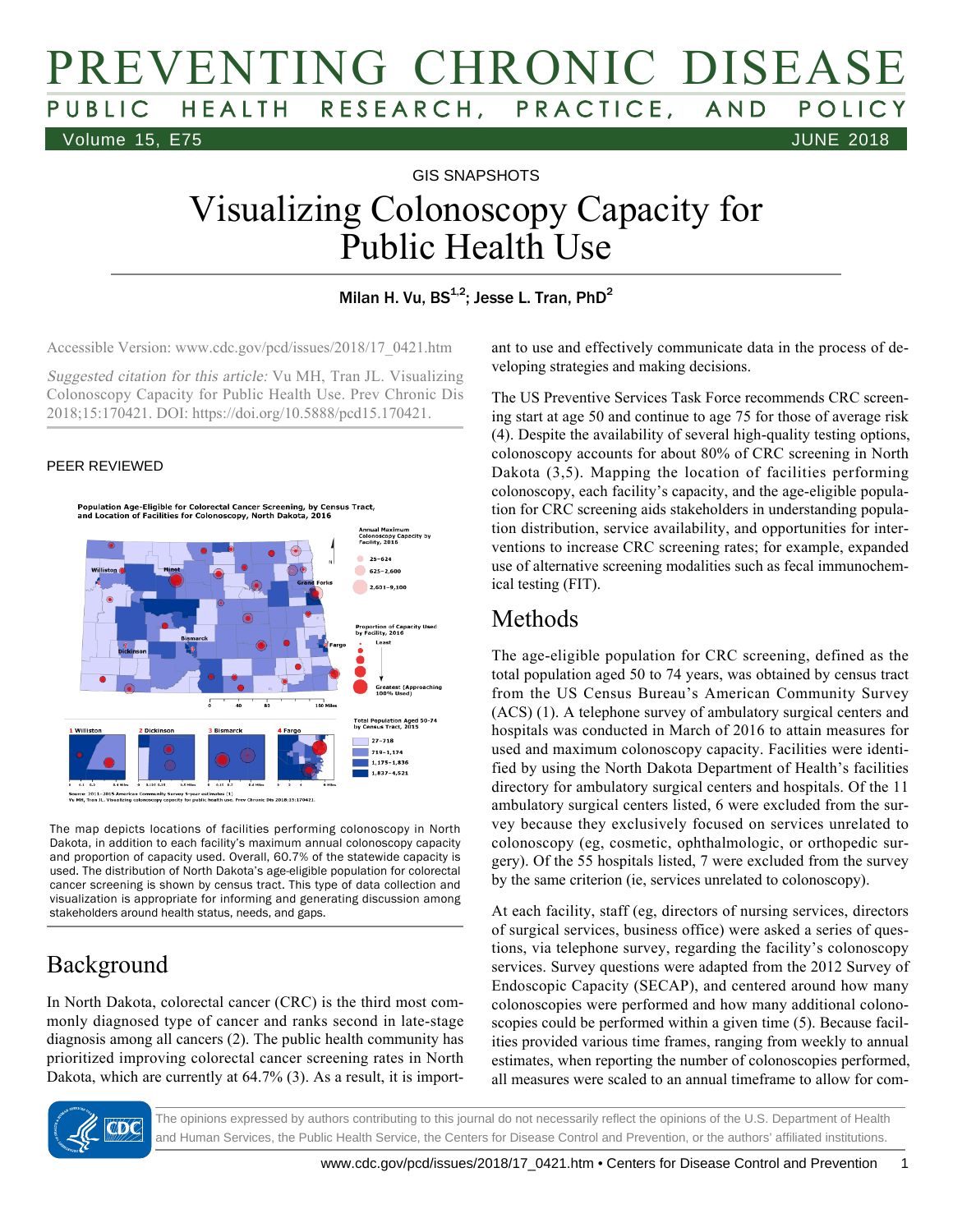parison. From this, maximum capacity was defined as the number of colonoscopies performed plus the number of additional colonoscopies that could be performed per year at a given facility. Proportion of capacity used was calculated by dividing the number of colonoscopies performed by the maximum capacity.

ArcGIS version 10.3.1 (Esri) for desktop was used to assemble ACS population data and colonoscopy capacity data, apply a GIS address geocoder to plot addresses of North Dakota facilities, and generate the map. Numbered insets are included where facilities are close to each other and would otherwise overlap when depicted on the state map.

### Main Findings

The map shows relative capacity of each facility to perform colonoscopy. Annual maximum capacity of colonoscopies per year ranged from 25 to 9,100 colonoscopies. Additionally, the proportion of the maximum capacity used at each facility ranged from 13.8% to 100%. Six facilities reported being at 100% capacity.

In addition to capacity, there are differences in the distribution of facilities across the state. If we split the state in half, including Bismarck and everything west, there are roughly half as many facilities that perform colonoscopy in that area as compared with the eastern half of the state. This coincides with the much more rural and lower population density in the western part of the state.

In terms of population distribution, most of the age-eligible population is near the major cities. Although this population display is limited to the average risk, age-eligible population for CRC screening, a more accurate proxy for population need would integrate factors that affect the actual need and demand for these services, such as prior screening and personal risk factors. Rather, this visualization is intended to be a starting point of reference for stakeholder discussion.

While it is not surprising that facilities offering colonoscopy services are in more highly populated counties, this map highlights differences in distribution between various parts of the state east and west, urban and rural. Travel to a facility that offers colonoscopy, or one that has adequate availability, introduces additional barriers including time off from work, lost wages, food and lodging, and transportation. With the availability of alternative tests to colonoscopy for CRC screening, this might point to opportunities for increased use and uptake of stool-based CRC screening tests, such as FIT, in areas where health systems, surgical services, and resources are limited in capacity or not available at all. Stool-based tests may also address issues of cost, as they are more affordable than colonoscopy. Alternatively, facilities that use less than 100% of their colonoscopy capacity have the potential for pursuing interventions to maximize use of existing CRC screening services.

#### Action

The North Dakota Colorectal Cancer Roundtable used this map to initiate discussions around increasing state capacity for CRC screening and improving access to screening services. Maps like this that describe the status of particular health services at a statewide level are valuable for generating discussion and initiating exploration into further analyses that may guide strategic planning for collective health prevention and promotion efforts.

Additional investigation into barriers to CRC screening, including access (regarding distance and travel), socioeconomic considerations, insurance coverage, and perceptions of various screening tests, is necessary to increase overall CRC screening rates and reduce the burden of CRC mortality on North Dakotans.

## Acknowledgments

This work was supported in part by cooperative agreement no. DP003934, funded by the Centers for Disease Control and Prevention. No copyrighted material or surveys were used in this work. The findings and conclusions of this report are those of the authors and do not necessarily represent the official positions of the Centers for Disease Control and Prevention.

## Author Information

Corresponding Author: Jesse L. Tran, PhD, North Dakota Department of Health, 600 E Boulevard Ave, Bismarck, ND 58505-0200. Telephone: 701-328-2419. Email: jtran@nd.gov.

Author Affiliations: <sup>1</sup>Centers for Disease Control and Prevention, Atlanta, Georgia. <sup>2</sup>North Dakota Department of Health, Bismarck, North Dakota.

#### References

- 1. Tran JL, Sayler J, Askew D. North Dakota burden of cancer report. Bismarck, (ND): North Dakota Department of Health; 2013.
- 2. North Dakota Behavioral Risk Factor Surveillance System (ND BRFSS). North Dakota 2016 calculated variables report. Bismarck (ND): North Dakota Department of Health; 2017.

The opinions expressed by authors contributing to this journal do not necessarily reflect the opinions of the U.S. Department of Health and Human Services, the Public Health Service, the Centers for Disease Control and Prevention, or the authors' affiliated institutions.